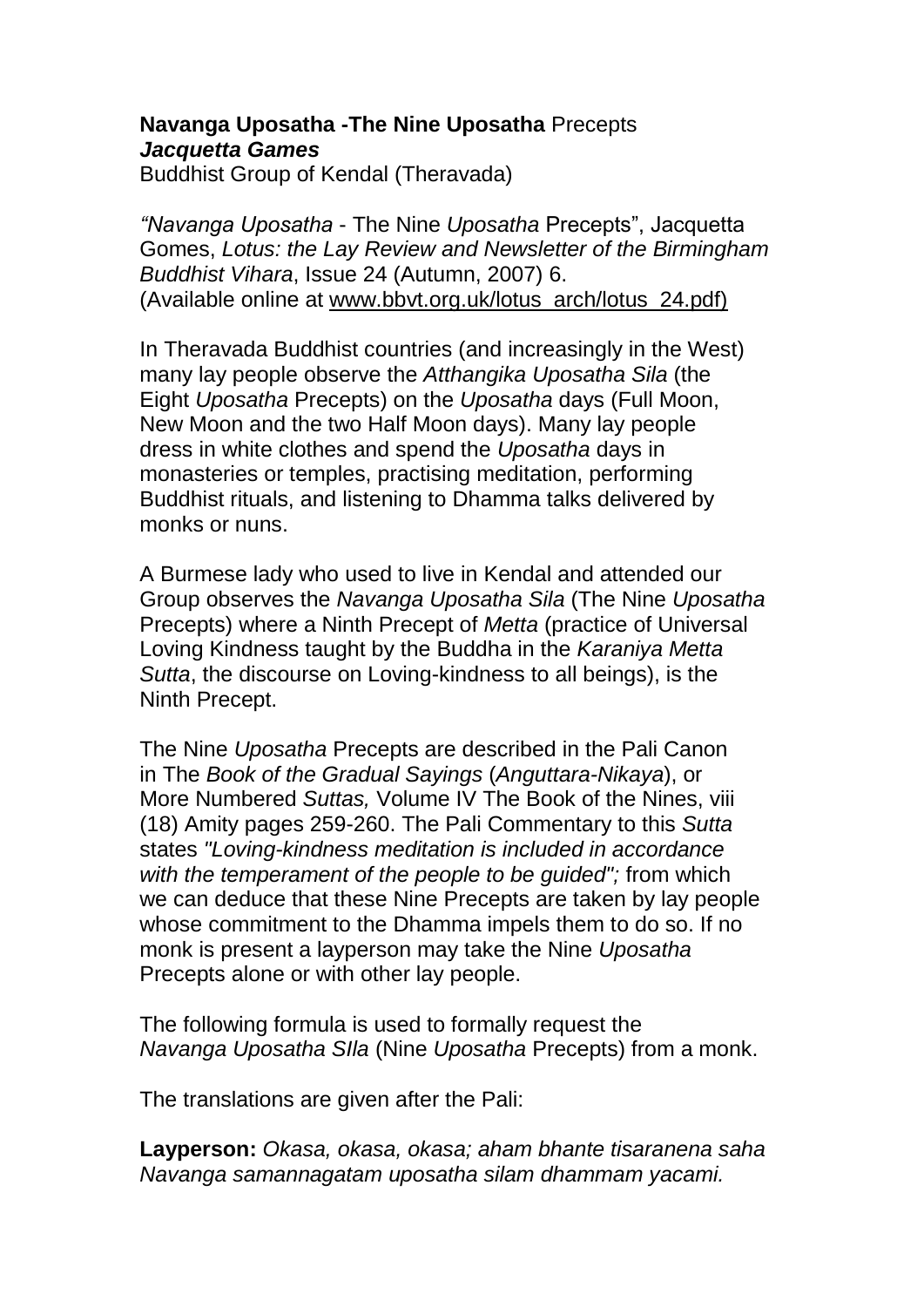*Annuggham katva, silam detha* me *bhante. Dutiyam pi aham bhante... Tatiyam pi aham bhante...*

After the request has been formally made, the monk recites a formula paying Homage to the Buddha and takes refuge in the Buddha, the Dhamma and the Sangha; and accedes to the request by giving the Precepts one at a time, repeated by the layperson:

*Vandana* and *Tisarana*

*1. Panatipata veramani sikkhapadam samadiyami*

*2. Adinnadana veramani sikkhapadam samadiyami*

*3. Abrahmacariya veramani sikkhapadam samadiyami*

*4. Musavada veramani sikkhapadam samadiyami*

*5. Sura-meraya-majja-pamadatthana veramani sikkhapadam samadiyami*

*6. Vikala bhojana veramani sikkhapadam samadiyami*

*7. Nacca-gita-vadita-visuka-dassana-mala-gandha vilepanadharana-mandana-vibhusanatthana veramani sikkhapadam samadiyami*

*8. Ucchasayana-mahasayana veramani sikkhapadam samadiyami*

*9. Metta Saha gatena cetasa, sabba pana bhutesu mnasam pharitva viharanam samadiyami*

**Monk:** *Tisaranena saha Navanga samannagatam uposatha silam dhammam sadhukam katva appamadena sampadetha.*

## **Layperson:** *Ama Bhante*

## **Translation of the above:**

**Layperson:** With your permission, Venerable Sir, I ask for the Nine *Uposatha* Precepts together with the Three Refuges. Out of compassion, please give me the Precepts.

**Monk:** Homage to the Lord Buddha and the Three Refuges.

1. I undertake the rule of training to refrain from killing living beings.

2. I undertake the rule of training to refrain from taking what is not given.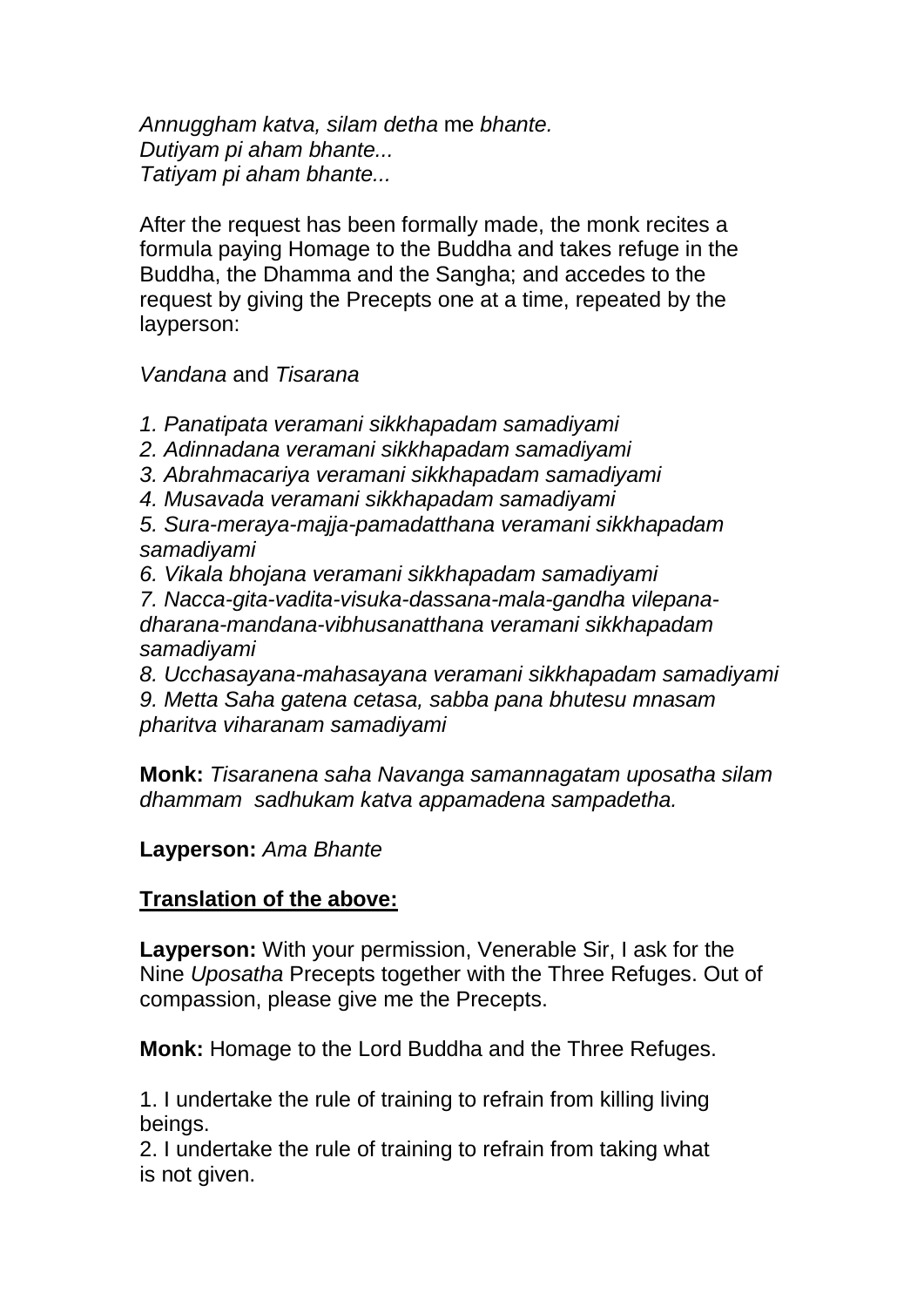3. I undertake the rule of training to refrain from non-celibate conduct.

4. I undertake the rule of training to refrain from false speech.

5. I undertake the rule of training to refrain from taking drugs and drinks which tend to cloud the mind.

6. I undertake the rule of training to refrain from taking food at an unreasonable time.

7. I undertake the rule of training to refrain from dancing, singing, music and unseemly shows; from the use of garlands, perfumes, and unguents; and from things that tend to beautify and adorn (the person).

8. I undertake the rule of training to refrain from using high and luxurious seats and beds.

9. I undertake the rule of training to stay with a tranquil mind infused with volition of love unto all living creatures.

**Monk:** Observing carefully these Nine *Uposatha* Precepts, together with the Three Refuges, strive with diligence

*(appamadena sampadetha).*

**Layperson:** Yes, Venerable Sir.

As a matter of interest, *appamadena sampadetha* (strive on with diligence) appearing as the final admonition given by the Monk in the above ritual, were also the last words spoken by the dying Buddha before he finally passed away.

It has been suggested that since the eight *Uposatha* Precepts can be seen as negative in formulation, *Metta* was added to help develop an *appamana* mind (immeasurable, boundless, infinite mind) often referred to by the Buddha, and make the *Uposatha* Day vast and brilliant. Others have suggested that *Metta* helps with *Sila* (morality) and *Bhavana* (meditation and mental development).

Further information on taking Precepts is given in:

Hammalawa Saddhatissa, Venerable*,* and Pesala*,* Venerable, *A Buddhist's Manual* (2nd edition. London, British Mahabodhi Society, 1990).